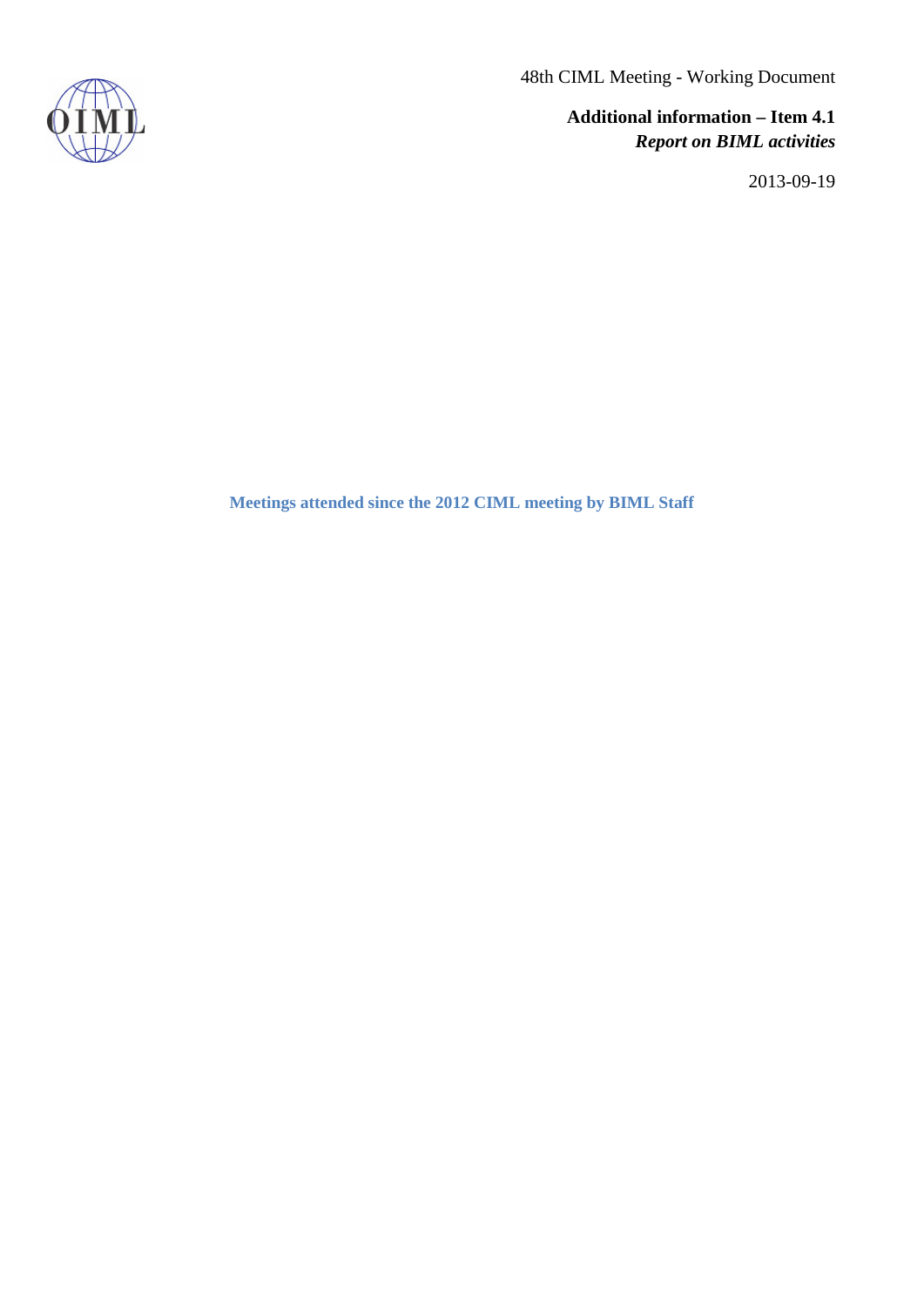#### **Since the 2012 CIML meeting, BIML Staff attended the following meetings:**

### **CIML:**

#### **JCGM Committee (Paris, December 2012)**

The JCGM Committee is the governing body of the JCGM. OIML is a member organization of the JCGM. Main topics: Principles for the next edition of the VIM (inclusion of "nominal properties") and how to communicate with the outside world on the activities in the working groups

#### **Visit to the Host Country (Ho Chi Minh City, January 2013)**

Review of procedures concerning the 48th CIML Meeting and associated events with the Host Country, organization of the meeting room, reception, hotel accommodation, and other specific arrangements

#### **Technical Review (Paris, March 2013)**

Review progress on technical issue related to PG's

#### **PC Meeting (Paris, March 2013)**

Review information related to work conducted by the BIML and related to the CIML and Conference

#### **Quadripartite Meeting (Sevres, March 2013)**

Meeting of OIML, BIPM, ILAC/IAF, ISO/IEC to discuss projects of mutual interest

# **TC, TC/SC, PG:**

**OIML TC 18/SC 1/p 1&2 (Berlin, October 2012)**

Discussion of the revisions of R 16-1 and R 16-2

#### **OIML TC 6 (Tokyo, October 2012)**

Main subjects: the revision of R 87 (Quantity of product in prepackages) and R 79 (Labeling of prepackages)

#### **OIML TC 8/SC 7 (London, October 2012)**

Revision of R 49, Water meters

#### **OIML TC 8/SC 3 (Paris, November 2012)**

Revision of R 117 (Dynamic volume and mass measurement, liquids other than water)

#### **ISO TC85/SC2 meeting (Vienna, April 2013)**

Meeting of ISO Technical Subcommittee on radiological protection.

#### **OIML TC 17 /SC 1 – TC 17 / SC 7 (NIST, Gaithersburg, July 2013)**

TC 17/SC1- Review of Revision of R 59: Moisture meters for cereal grains and oilseeds

TC 17/SC 7 - New Recommendation: Protein measuring instruments for cereal grains and oilseeds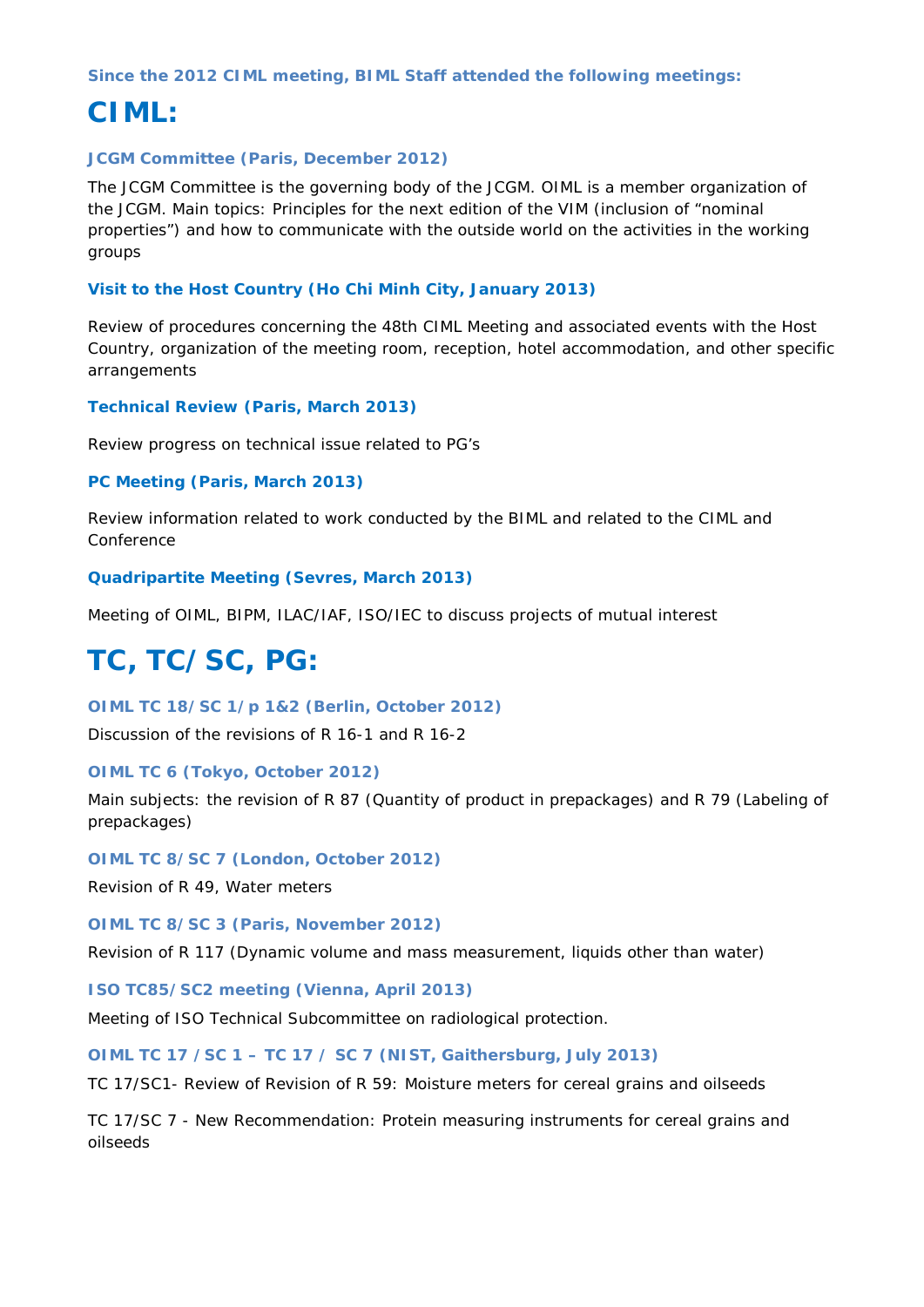## **Liaison :**

#### **BIPM (Quarterly, Paris/Sevres)**

Discuss topics of general interest. WMD, IT Infrastructure, representation at meetings

#### **ISO/CASCO Plenary and open day (Bogota, October 2012)**

CASCO is the ISO committee for conformity assessment. The OIML has A-liaison status. CASCO activities are relevant for the OIML certification systems and TC 3/SC 5

#### **JCGM/WG 1 (Paris, November 2012)**

WG 1 of the Joint Committee for Guides in Metrology (JCGM) concerns the GUM (Guide for the expression of measurement uncertainty) and associated documents. OIML has published the GUM as OIML G 1-100. Main topic: Revision of the GUM

#### **UNECE WP6 Annual session (Geneva, November 2012)**

UNECE WP 6 deals with standardization and regulatory cooperation. This annual session focused on risk management in a regulatory framework and standards issues in educational curricula. "Metrology" is an agenda item where developments in OIML are reported as necessary

#### **WTO TBT meeting (Geneva, November 2012)**

Four-monthly meeting of the Committee on Technical Barriers to Trade, which the OIML attends as an observer given its status as an international standard setting organization

#### **JCGM/WG 2 (Paris, December 2012)**

WG 1 of the Joint Committee for Guides in Metrology (JCGM) concerns the GUM (Guide for the expression of measurement uncertainty) and associated documents. OIML has published the GUM as OIML G 1-100. Main topic: Revision of the GUM

#### **ISO/CASCO/WG32 (via WebEx, January 2013)**

Final meeting to complete the draft for ISO 17067, the revision of ISO Guide 67 on the principles of product certification systems and the different elements of such systems

#### **WTO TBT meeting (Geneva, March 2013)**

Four-monthly meeting of the Committee on Technical Barriers to Trade, which the OIML attends as an observer given its status as an international standard setting organisation. Discussions with representatives of the IEC and ITC. This was also the first meeting of the TBT committee attended by the BIPM following its admission as an observer organization

#### **International Labour Organization (Geneva, March 2013)**

Meeting concerning the revision of the BIML Staff Regulations

#### **FIVS Technical Conference (Brussels, March 2013)**

FIVS is the International federation for wines and spirits. Occasionally, the OIML is asked to give a presentation on developments in (legal) metrology that are relevant to FIVS members

#### **WELMEC/WG 8 (Prague, March 2013)**

WG 8 of WELMEC deals with issues concerning the implementation of the European measuring instruments directive (MID). For many categories of instruments in the scope of the MID, relevant OIML Recommendations serve as "normative documents" giving presumption of conformity to the essential requirements of the MID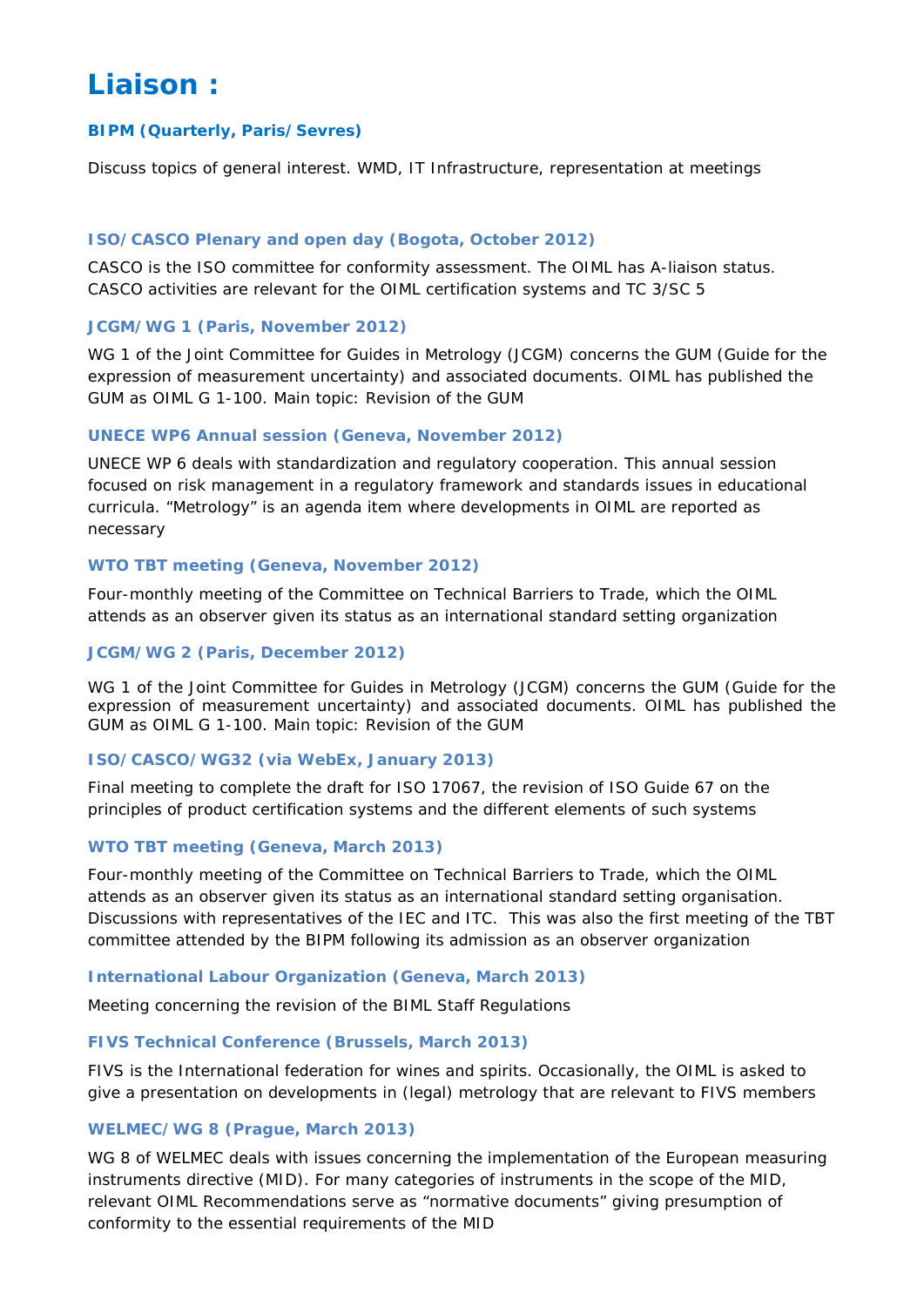#### **UNIDO (Vienna, April 2013)**

Meeting with Bernardo Calzadilla-Sarmiento, new Director of UNIDO's capacity building branch on possible cooperation activities in the context of the OIML-BIPM-UNIDO MoU. Briefing for branch staff on OIML activities and updates on various ongoing UNIDO projects

#### **International Trade Centre (Geneva, April 2013)**

Discussion of possible future cooperation between the OIML and the ITC, as a follow-up to initial discussions at the March WTO TBT meeting

#### **DCMAS meeting (Geneva, April 2013)**

Annual meeting of international standard setting organizations with the aim of working more closely on activities in support of developing countries

#### **ISO/CASCO/STAR (Geneva, April 2013)**

STAR is the Strategic Alliance and Regulatory Group of ISO's conformity assessment committee (CASCO) and is a forum for stakeholders in the work of CASCO. Members report on conformity assessment issues within their respective fields. Main topics: accreditation of inspection activities and market surveillance

#### **ILAC/AIC (Cape Town, April 2013)**

AIC is the Accreditation Issues Committee of ILAC. Currently the topics of interest to OIML are: the drafting of a joint OIML/ILAC assessment procedure, the revision of the joint publication OIML D 10/ILAC G 24 and accreditation of inspection activities

#### **WELMEC/WG 6 (Malta, April 2013)**

WG 6 of WELMEC deals with the implementation of the European directives on prepackages. Coordination of the work of OIML TC 6 with this WG is of high interest. A recent joint activity was the work on the issue of "drained weight"

#### **ISO/COPOLCO Plenary (Malta, May 2013)**

COPOLCO is the consumer policy committee of ISO. At their plenary, OIML reports on its technical work relevant to consumer protection

#### **JCGM/WG 1 (Paris, May 2013)**

WG 1 of the Joint Committee for Guides in Metrology (JCGM) concerns the GUM (Guide for the expression of measurement uncertainty) and associated documents. OIML has published the GUM as OIML G 1-100. Main topic: Revision of the GUM

#### **WTO TBT meeting (Geneva, June 2013)**

Four-monthly meeting of the Committee on Technical Barriers to Trade, which the OIML attends as an observer given its status as an international standard setting organization

#### **JCGM/WG 2 (Paris, June 2013)**

WG 2 of the Joint Committee for Guides in Metrology (JCGM) concerns the VIM (International Vocabulary of Metrology – Basic and General Concepts and Associated Terms). OIML has published the VIM as OIML V 2-200:2012. Main topics: Annotations for some of the VIM entries and preparation for the next edition of the VIM

#### **Nobomet (Dordrecht, The Netherlands, April 2013)**

Attend meeting of Notified Bodies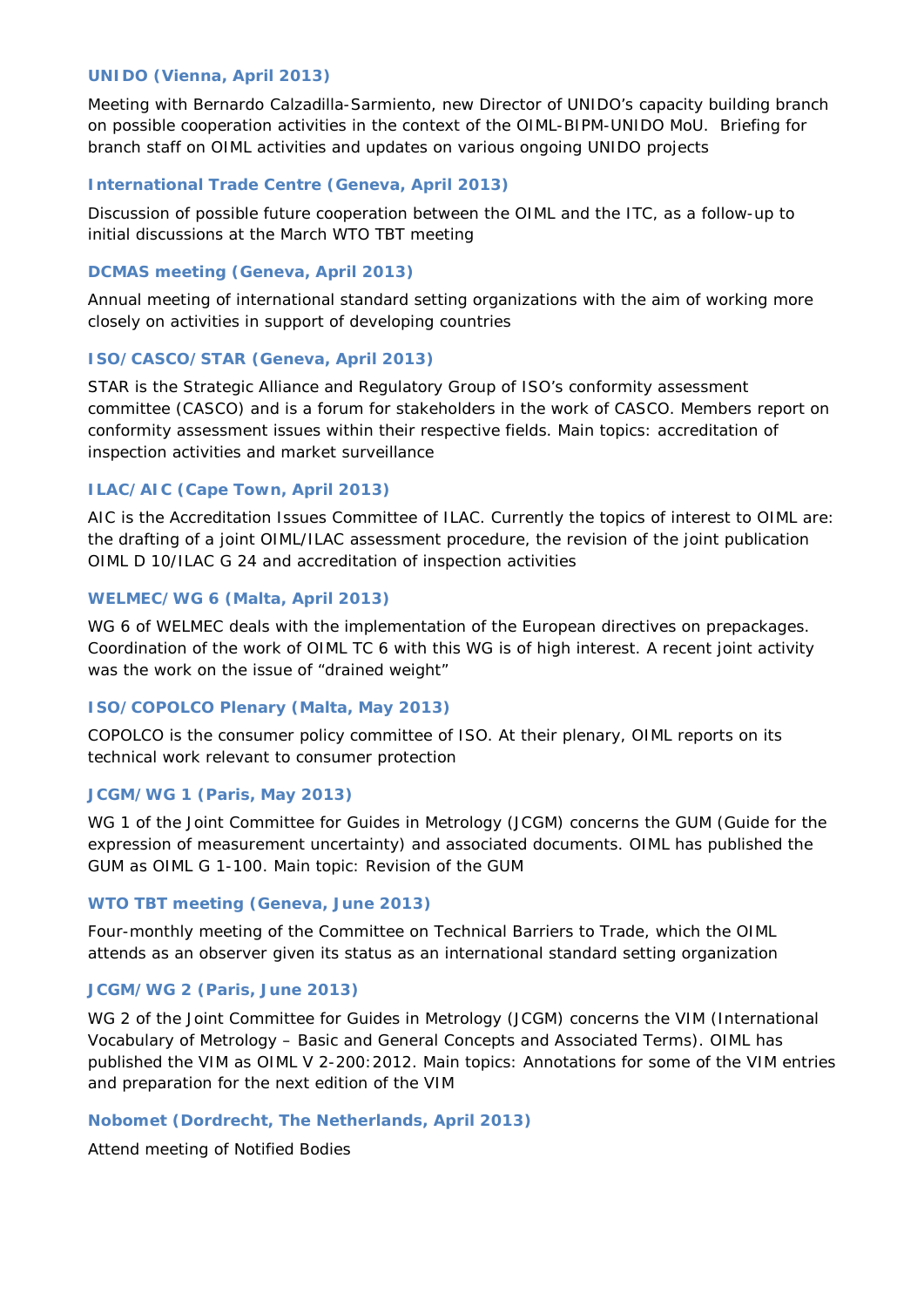# **Training:**

#### **Meeting with PTB Q5 on project in Central African countries (Berlin, October 2012)**

Preparation for project in November and December 2012

**Project with PTB in Central African countries (N'Djamena, Libreville, November 2012)**

Mission to two French-speaking Central African countries to explore what the legal metrology system consists of, where it is lacking, and what can be done to improve the situation. These were attended by government and industry personnel. This mission was conducted with representatives of the PTB and the CEMAC Commission

**Project with PTB in Central African countries (Bangui, Doula, Yaoundé, Brazzaville, December 2012)**

Mission to three French-speaking Central African countries to explore what the legal metrology system consists of, where it is lacking, and what can be done to improve the situation. These were attended by government and industry personnel. This mission was conducted with a representative of the CEMAC Commission

#### **PTB Q5 (Braunschweig, April 2013)**

Meeting to discuss the reports produced following the two missions completed in November and December 2012 and to decide on future actions on the project

#### **UNIDO training course (Issy-Kul, May 2013)**

Presentations given as part of a ten-day UNIDO training course on quality infrastructure in the Central Asian region

#### **PTB project in Central African countries: follow-up and CEMAC pilot committee meeting (N'Djamena, September 2013)**

Discussion of the reports on the missions conducted in November and December 2012 and on the future of this project. The opportunity was also taken to discuss OIML membership matters with the participants

### **Awareness:**

**Colombia Metrology Forum (Cartagena, October 2012)**

Discuss the benefits of OIML membership and the role of the State in legal metrology

**Abu Dhabi Quality Forum (Abu Dhabi, May 2013)**

Discuss benefits of a legal metrology infrastructure

#### **Seminars for creating awareness on Legal Metrology (Panama, May 2013)**

Two seminars were attended, giving presentations on the work of OIML and the impact of Metrology in general, one for general public and one for the authorities of Ministries and Industry Chambers from Panama. A meeting was held with the technical staff of CENAMEP, to inform about the meaning and implementation of Legal Metrology

#### **Chile Legal Metrology Forum (Santiago, September 2013)**

Discuss the benefits of OIML membership and the role of the State in legal metrology

#### **Colombia Legal Metrology Forum (Bogota, September 2013)**

Discuss the benefits of OIML membership and the role of the State in legal metrology and the future of legal metrology